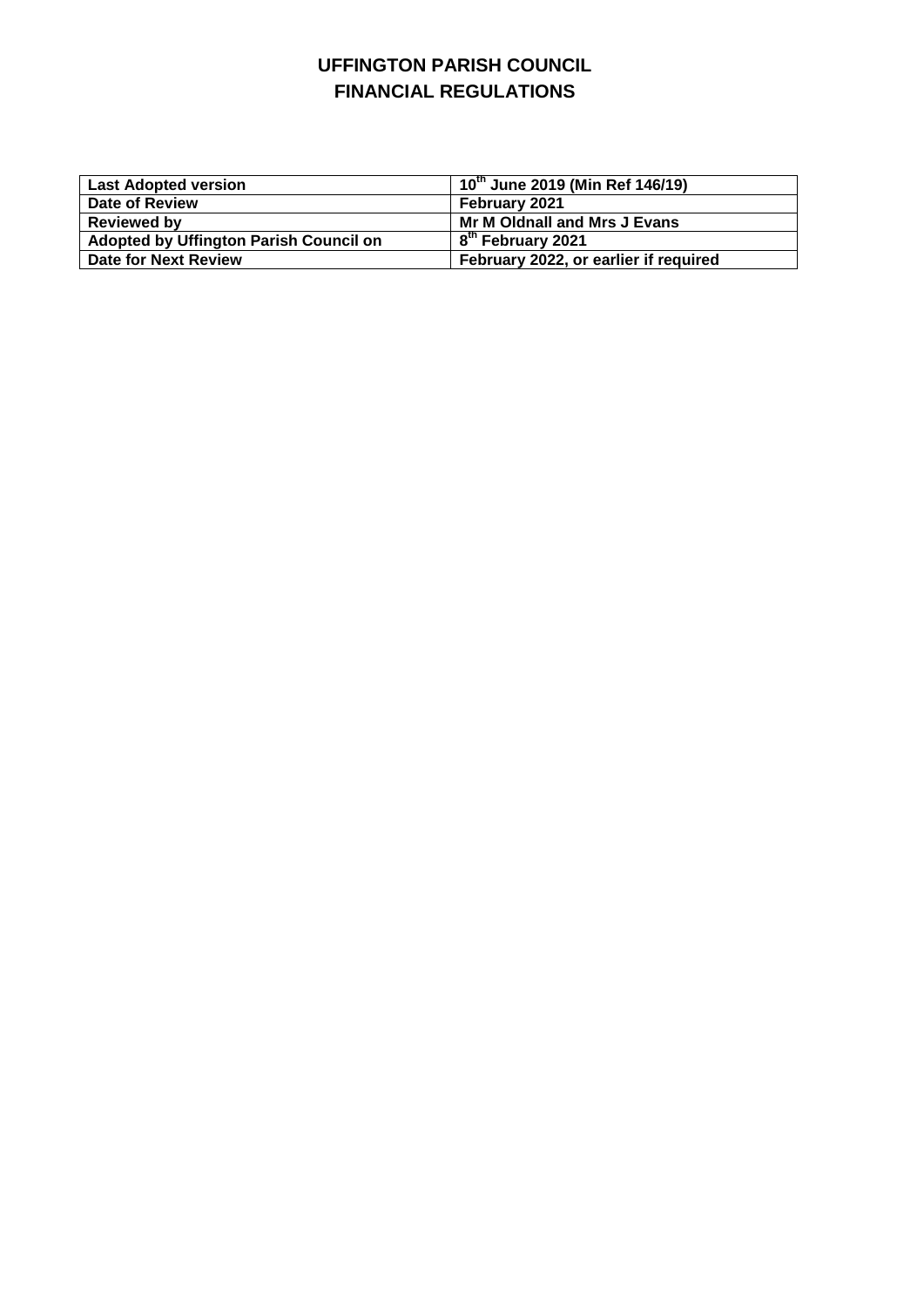# **UFFINGTON PARISH COUNCIL FINANCIAL REGULATIONS**

# **INDEX**

| 2.  |                                                             |
|-----|-------------------------------------------------------------|
| 3.  |                                                             |
| 4.  |                                                             |
| 5.  | BANKING ARRANGEMENTS AND AUTHORISATION OF PAYMENTS 8        |
| 6.  |                                                             |
| 7.  |                                                             |
| 8.  |                                                             |
| 9.  |                                                             |
| 10. |                                                             |
| 11. |                                                             |
| 12. | PAYMENTS UNDER CONTRACTS FOR BUILDING OR OTHER CONSTRUCTION |
| 13. |                                                             |
| 14. |                                                             |
| 15. |                                                             |
| 16. |                                                             |
| 17. | SUSPENSION AND REVISION OF FINANCIAL REGULATIONS 18         |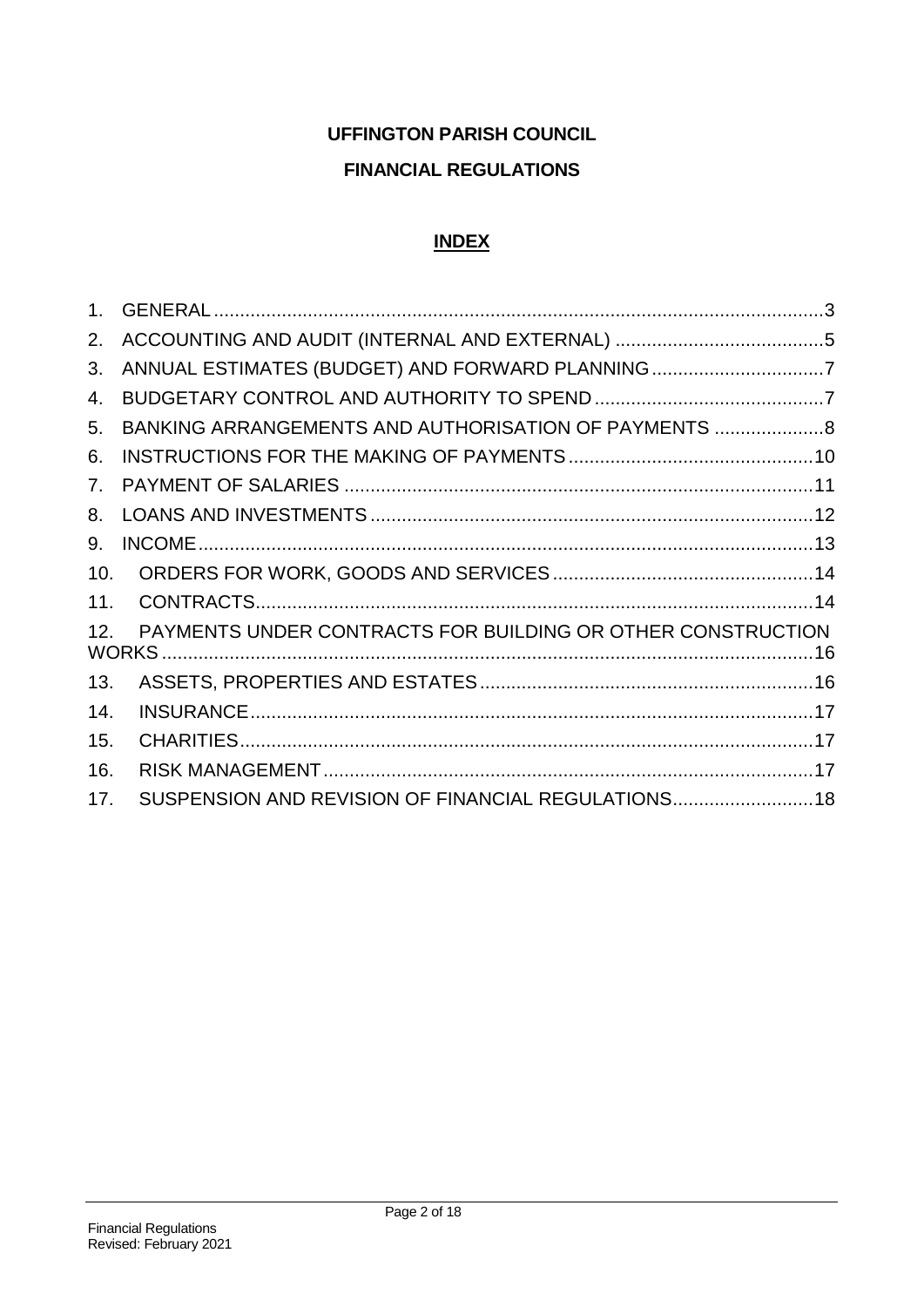#### <span id="page-2-0"></span>**1. GENERAL**

- 1.1. These financial regulations govern the conduct of financial management by the Council and may only be amended or varied by resolution of the Council. Financial regulations are one of the Council's three governing policy documents providing procedural guidance for members and officers. Financial regulations must be observed in conjunction with the Council's standing orders and any individual financial regulations relating to contracts.
- 1.2. The Council is responsible in law for ensuring that its financial management is adequate and effective and that the Council has a sound system of internal control which facilitates the effective exercise of the Council's functions, including arrangements for the management of risk.
- 1.3. The Council's accounting control systems must include measures:
	- a) to ensure only authorised payments are made;
	- b) for the timely production of accounts;
	- c) that provide for the safe and efficient safeguarding of public money;
	- d) to prevent and detect inaccuracy and fraud; and
	- e) identifying the duties of officers.
- 1.4. These financial regulations demonstrate how the Council meets these responsibilities and requirements.
- 1.5. At least once a year, prior to approving the Annual Governance Statement, the Council must review the effectiveness of its system of internal control which shall be in accordance with proper practices.
- 1.6. A breach of these Regulations by an employee is gross misconduct.
- 1.7. Members of Council are expected to follow the instructions within these Regulations and not to entice employees to breach them. Failure to follow instructions within these Regulations brings the office of Councillor into disrepute.
- 1.8. The Responsible Financial Officer (RFO) holds a statutory office to be appointed by the Council. The Clerk has been appointed as RFO for this Council and these regulations will apply accordingly.
- 1.9. The RFO;
	- a) acts under the policy direction of the Council;
	- b) administers the Council's financial affairs in accordance with all Acts, Regulations and proper practices;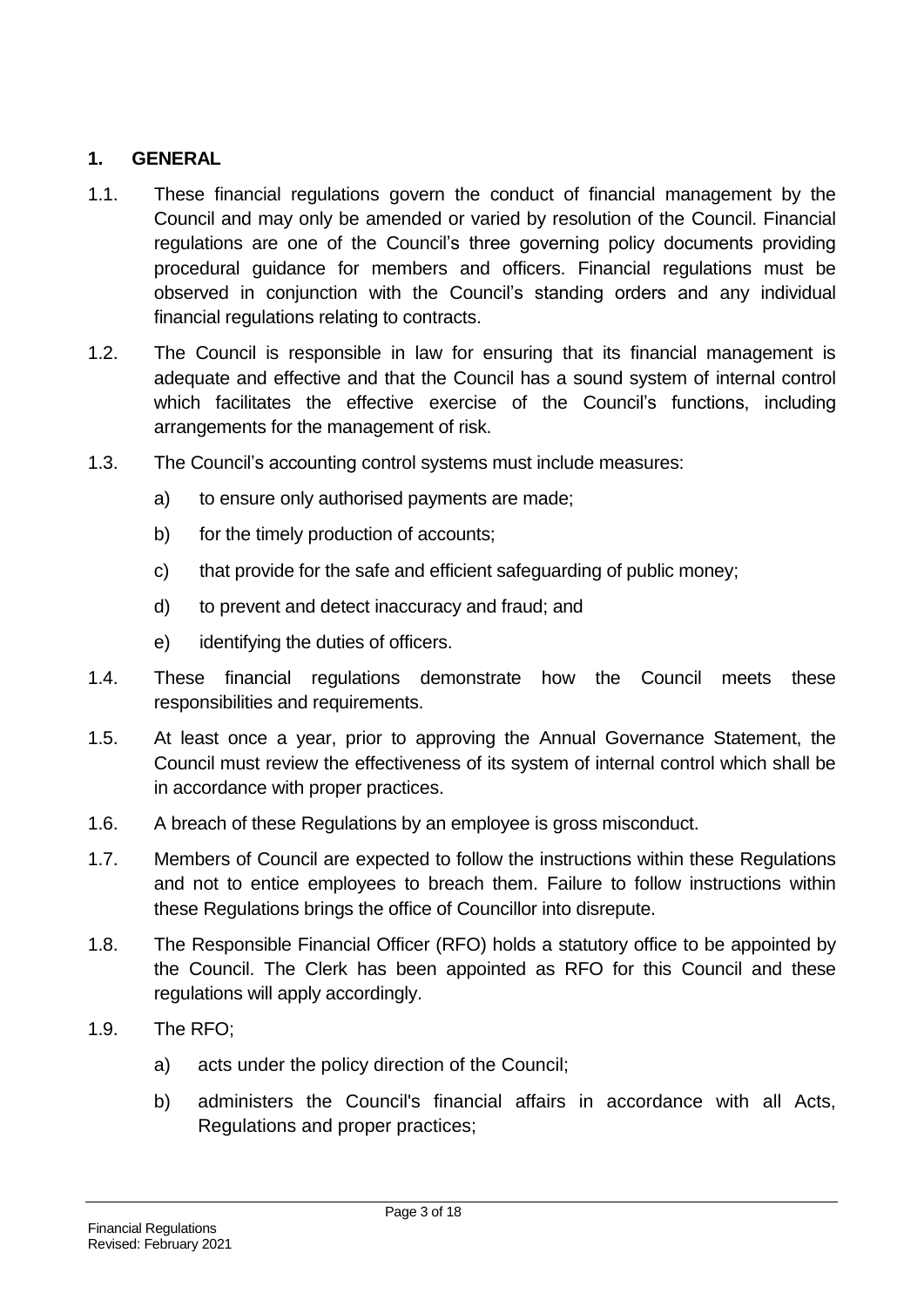- c) determines on behalf of the Council its accounting records and accounting control systems;
- d) ensures the accounting control systems are observed;
- e) maintains the accounting records of the Council up to date in accordance with proper practices;
- f) assists the Council to secure economy, efficiency and effectiveness in the use of its resources; and
- g) produces financial management information as required by the Council.
- 1.10. The accounting records determined by the RFO shall be sufficient to show and explain the Council's transactions and to enable the RFO to ensure that any income and expenditure account and statement of balances, or record of receipts and payments and additional information, as the case may be, or management information prepared for the Council from time to time comply with the Accounts and Audit Regulations.
- 1.11. The accounting records determined by the RFO shall in particular contain:
	- a) entries from day to day of all sums of money received and expended by the Council and the matters to which the income and expenditure or receipts and payments account relate;
	- b) a record of all amounts owing;
	- c) a record of the assets and liabilities of the Council; and
	- d) wherever relevant, a record of the Council's income and expenditure in relation to claims made, or to be made, for any contribution, grant or subsidy.
- 1.12. The accounting control systems determined by the RFO shall include:
	- a) procedures to ensure that the financial transactions of the Council are recorded as soon as reasonably practicable and as accurately and reasonably as possible;
	- b) procedures to enable the prevention and detection of inaccuracies and fraud and the ability to reconstruct any lost records;
	- c) identification of the duties of officers dealing with financial transactions and division of responsibilities of those officers in relation to significant transactions;
	- d) procedures to ensure that uncollectable amounts, including any bad debts are not submitted to the Council for approval to be written off except with the approval of the RFO and that the approvals are shown in the accounting records; and
	- e) measures to ensure that risk is properly managed. Refer to Section 16 below.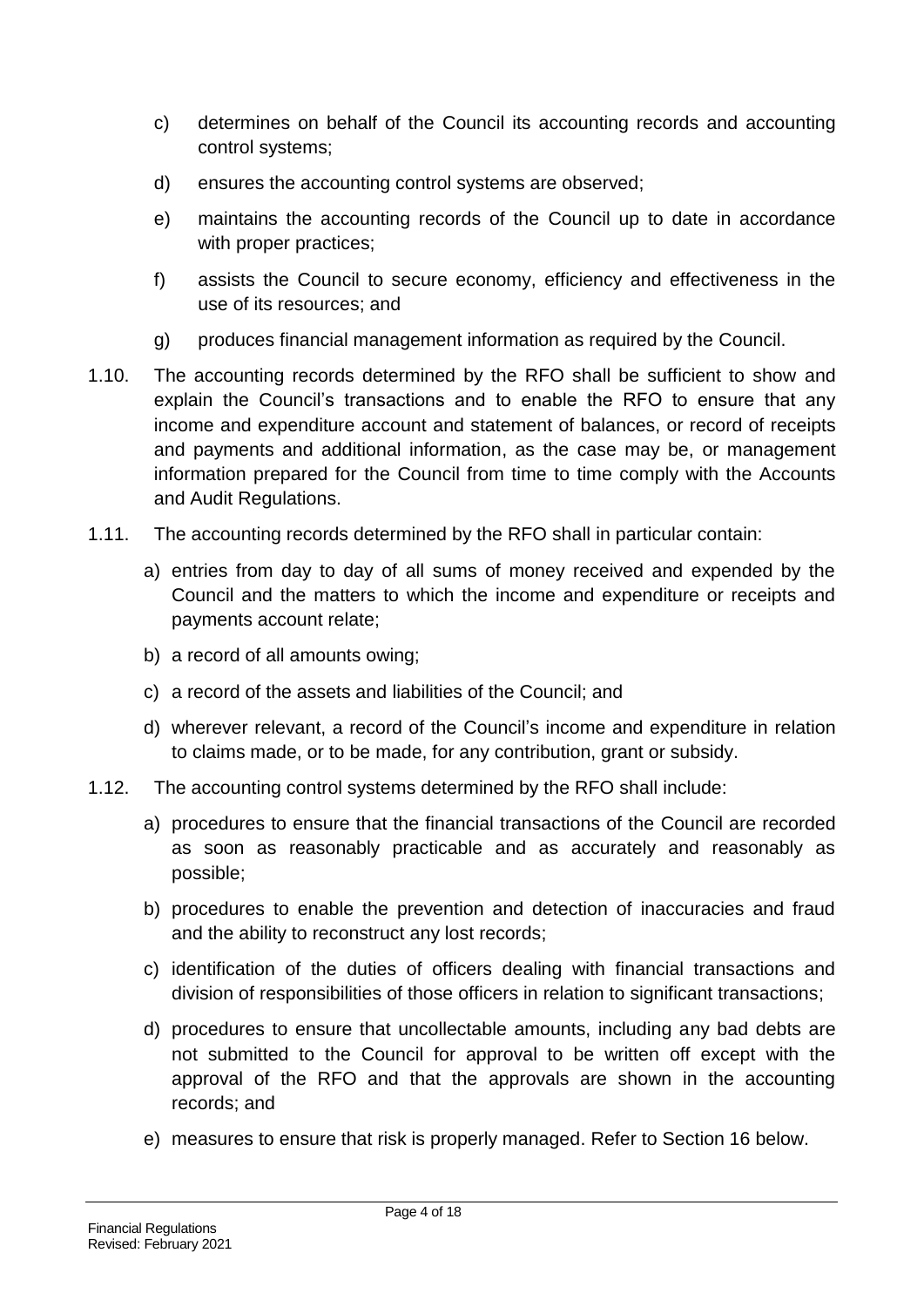- 1.13. The Council is not empowered by these Regulations or otherwise to delegate certain specified decisions. In particular any decision regarding:
	- a) setting the final budget or the precept (Council Tax Requirement);
	- b) approving accounting statements;
	- c) approving an annual governance statement;
	- d) banking arrangements;
	- e) borrowing;
	- f) writing off bad debts;
	- g) declaring eligibility for the General Power of Competence; and
	- h) addressing recommendations in any report from the internal or external auditors,

shall be a matter for the full Council only.

- 1.14. In addition the Council must:
	- determine and keep under regular review the bank mandate for all Council bank accounts;
	- approve any grant or a single commitment in excess of £1,000 and
	- in respect of the annual salary for any employee have regard to recommendations about annual salaries of employees made by the relevant Committee in accordance with its terms of reference.
- 1.15. In these Financial Regulations, references to the Accounts and Audit Regulations or 'the Regulations' shall mean the regulations issued under the provisions of Section 27 of the Audit Commission Act 1998, or any superseding legislation, and then in force unless otherwise specified.
- 1.16. In these Financial Regulations the term 'proper practice' or 'proper practices' shall refer to guidance issued in *Governance and Accountability for Local Councils – a Practitioners' Guide (England)* issued by the Joint Practitioners Advisory Group (JPAG), available from the websites of NALC and the Society for Local Council Clerks (SLCC).

#### <span id="page-4-0"></span>**2. ACCOUNTING AND AUDIT (INTERNAL AND EXTERNAL)**

- 2.1. All accounting procedures and financial records of the Council shall be determined by the RFO in accordance with the Accounts and Audit Regulations, appropriate Guidance and proper practices.
- 2.2. On a regular basis, at least once in each quarter, and at each financial year end, a member other than the Chair shall be appointed to verify bank reconciliations (for all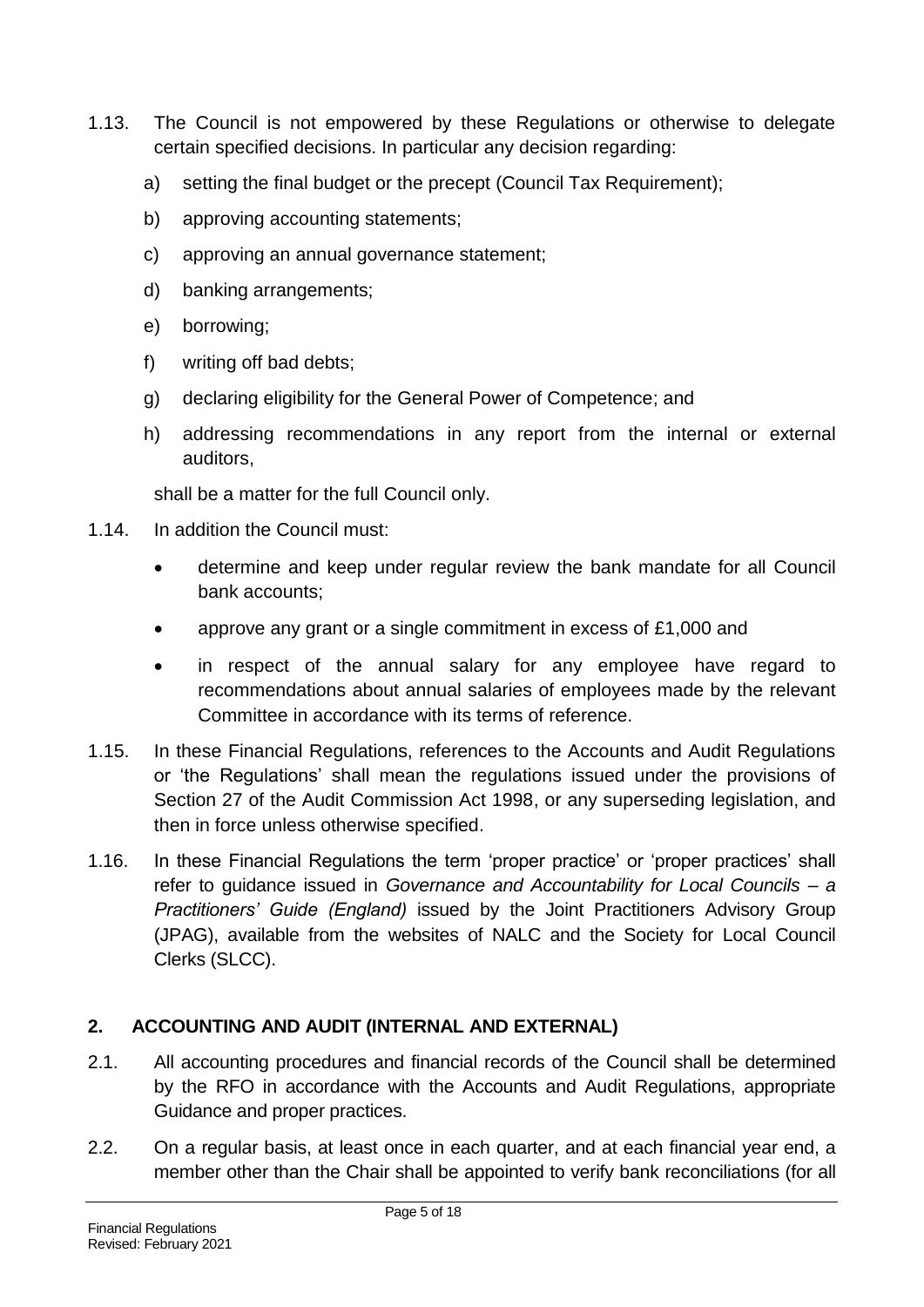accounts) produced by the RFO. The member shall sign the reconciliations and the original bank statements (or similar document) as evidence of verification. This activity shall on conclusion be reported, including any exceptions, to and noted by the Council or the Finance Committee.

- 2.3. The RFO shall complete the annual statement of accounts, annual report, and any related documents of the Council contained in the Annual Return (as specified in proper practices) as soon as practicable after the end of the financial year and having certified the accounts shall submit them and report thereon to the Council within the timescales set by the Accounts and Audit Regulations.
- 2.4. The Council shall ensure that there is an adequate and effective system of internal audit of its accounting records, and of its system of internal control in accordance with proper practices. Any officer or member of the Council shall make available such documents and records as appear to the Council to be necessary for the purpose of the audit and shall, as directed by the Council, supply the RFO, internal auditor, or external auditor with such information and explanation as the Council considers necessary for that purpose.
- 2.5. The internal auditor shall be appointed by and shall carry out the work in relation to internal controls required by the Council in accordance with proper practices.
- 2.6. The internal auditor shall:
	- a) be competent and independent of the financial operations of the Council;
	- b) report to Council in writing, or in person, on a regular basis with a minimum of one annual written report during each financial year;
	- c) to demonstrate competence, objectivity and independence, be free from any actual or perceived conflicts of interest, including those arising from family relationships; and
	- d) have no involvement in the financial decision making, management or control of the Council.
- 2.7. Internal or external auditors may not under any circumstances:
	- a) perform any operational duties for the Council;
	- b) initiate or approve accounting transactions; or
	- c) direct the activities of any Council employee, except to the extent that such employees have been appropriately assigned to assist the internal auditor.
- 2.8. For the avoidance of doubt, in relation to internal audit the terms 'independent' and 'independence' shall have the same meaning as is described in proper practices.
- 2.9. The RFO shall make arrangements for the exercise of electors' rights in relation to the accounts including the opportunity to inspect the accounts, books, and vouchers and display or publish any notices and statements of account required by Audit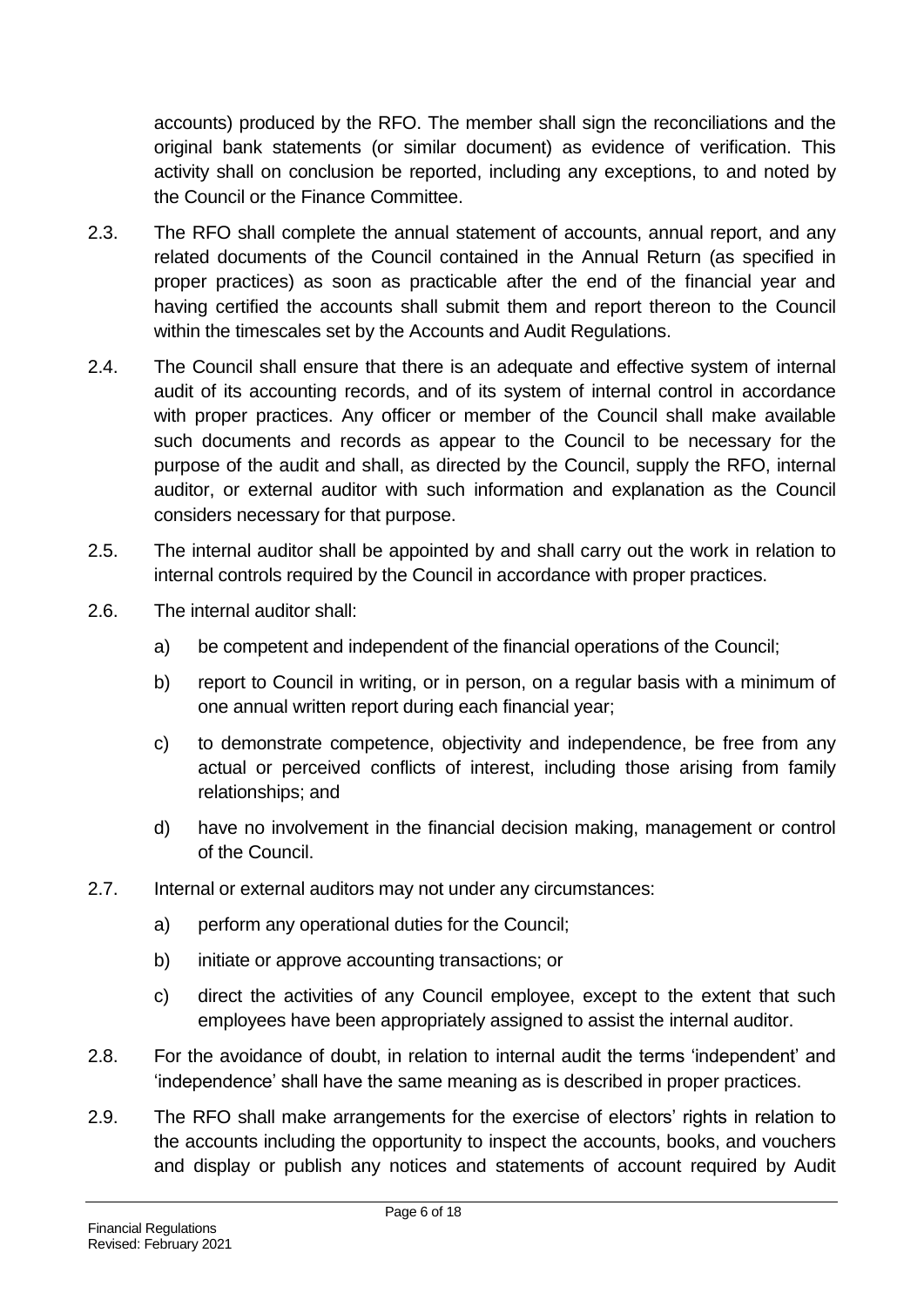Commission Act 1998, or any superseding legislation, and the Accounts and Audit Regulations.

2.10. The RFO shall, without undue delay, bring to the attention of all councillors any correspondence or report from internal or external auditors.

## <span id="page-6-0"></span>**3. ANNUAL ESTIMATES (BUDGET) AND FORWARD PLANNING**

- 3.1. Each committee (if any) shall review its three year forecast of revenue and capital receipts and payments. Having regard to the forecast, it shall thereafter formulate and submit proposals for the following financial year to the Council not later than the end of November each year including any proposals for revising the forecast.
- 3.2. The RFO must each year, by no later than November prepare detailed estimates of all receipts and payments including the use of reserves and all sources of funding for the following financial year in the form of a budget to be considered by the Council.
- 3.3. The Council shall consider annual budget proposals in relation to the Council's three year forecast of revenue and capital receipts and payments including recommendations for the use of reserves and sources of funding and update the forecast accordingly.
- 3.4. The Council shall fix the precept (Council tax requirement), and relevant basic amount of Council tax to be levied for the ensuing financial year not later than by the end of January each year. The RFO shall issue the precept to the billing authority and shall supply each member with a copy of the approved annual budget.
- 3.5. The approved annual budget shall form the basis of financial control for the ensuing year. Expenditure against budget shall be reviewed half way through the financial year; unspent and available amounts may be moved to other budget headings or earmarked reserved as appropriate. Refer to 4.2 below.

#### <span id="page-6-1"></span>**4. BUDGETARY CONTROL AND AUTHORITY TO SPEND**

- 4.1. Expenditure on revenue items may be authorised up to the amounts included for that class of expenditure in the approved budget. This authority is to be determined by:
	- a) the Council for all significant items over £1,000;
	- b) the Chair or Vice-Chair and three other members of the Council for items over £500; or
	- c) the Clerk, in conjunction with Chair or the Vice-Chair of Council, for any items below £500.

Such authority is to be evidenced by a Minute or by an authorisation (e.g. an email) slip duly signed by the Clerk, and where necessary also by the appropriate Chair.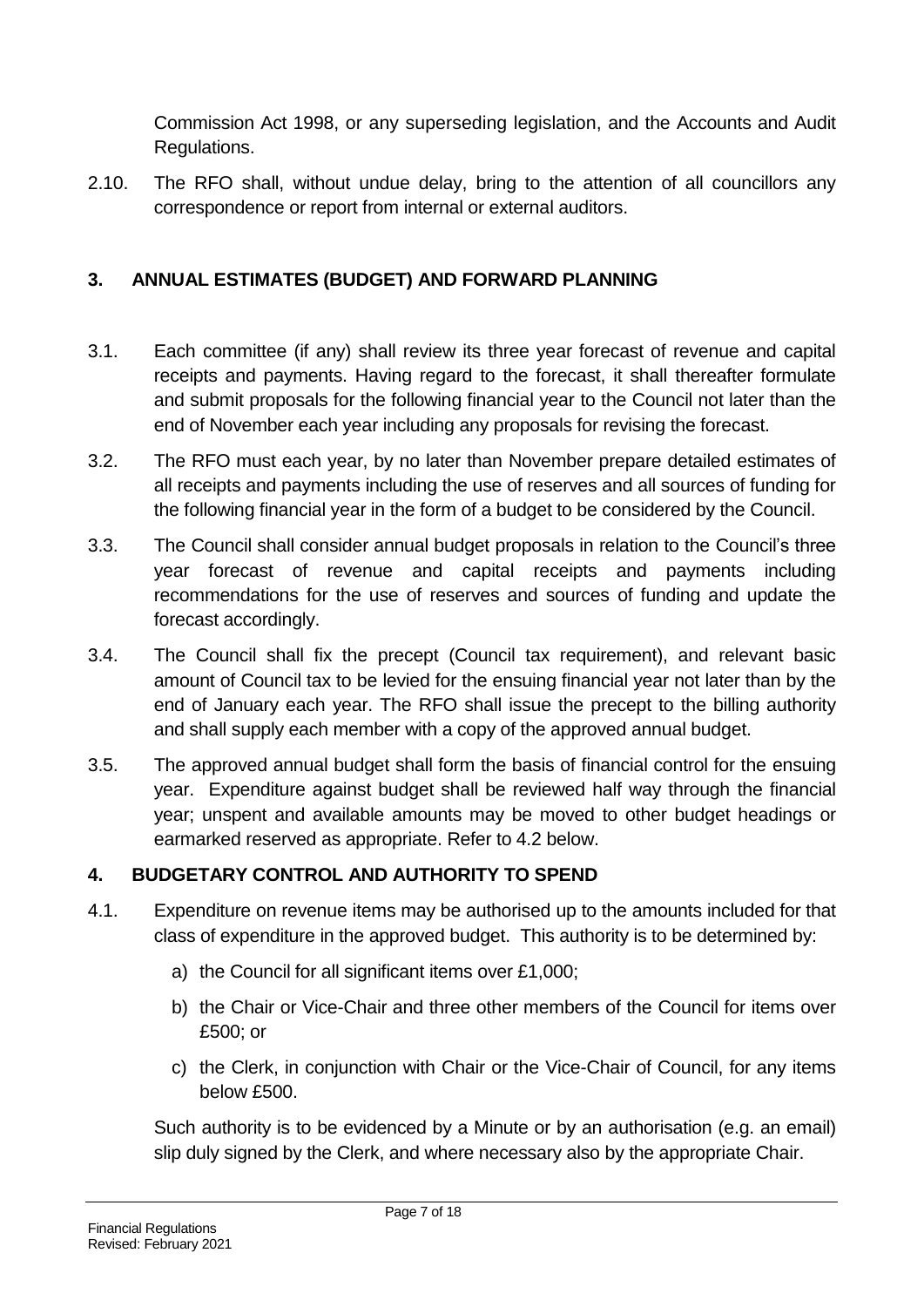Contracts may not be disaggregated to avoid controls imposed by these regulations.

- 4.2. No expenditure may be authorised that will exceed the amount provided in the revenue budget for that class of expenditure other than by resolution of the Council, or duly delegated committee. During the budget year and with the approval of Council having considered fully the implications for public services, unspent and available amounts may be moved to other budget headings or to an earmarked reserve as appropriate ('virement').
- 4.3. Unspent provisions in the revenue or capital budgets for incomplete projects shall not be carried forward to a subsequent year unless specifically re-budgeted for.
- 4.4. The salary budgets are to be reviewed at least annually in October for the following financial year and such review shall be evidenced by a hard copy schedule signed by the Clerk and the Chair of Council or relevant committee. The RFO will inform committees of any changes impacting on their budget requirement for the coming year in good time.
- 4.5. In cases of extreme risk to the delivery of Council services, the clerk may authorise revenue expenditure on behalf of the Council which in the clerk's judgement it is necessary to carry out. Such expenditure includes repair, replacement or other work, whether or not there is any budgetary provision for the expenditure, subject to a limit of £100. The Clerk shall report such action to the chair as soon as possible and to the Council as soon as practicable thereafter.
- 4.6. No expenditure shall be authorised in relation to any capital project and no contract entered into or tender accepted involving capital expenditure unless the Council is satisfied that the necessary funds are available or the requisite borrowing approval has been obtained.
- 4.7. All capital works shall be administered in accordance with the Council's standing orders and financial regulations relating to contracts.
- 4.8. The RFO shall regularly provide the Council with a statement of receipts and payments to date under each head of the budgets, comparing actual expenditure to the appropriate date against that planned as shown in the budget. These statements are to be prepared at least at the end of each financial quarter and shall show explanations of material variances. For this purpose "material" shall be in excess of £100 or 15% of the budget.
- 4.9. Changes in earmarked reserves shall be approved by Council as part of the budgetary control process.

#### <span id="page-7-0"></span>**5. BANKING ARRANGEMENTS AND AUTHORISATION OF PAYMENTS**

5.1. The Council's banking arrangements, including the bank mandate, shall be made by the RFO and approved by the Council; banking arrangements may not be delegated to a committee. They shall be regularly reviewed for safety and efficiency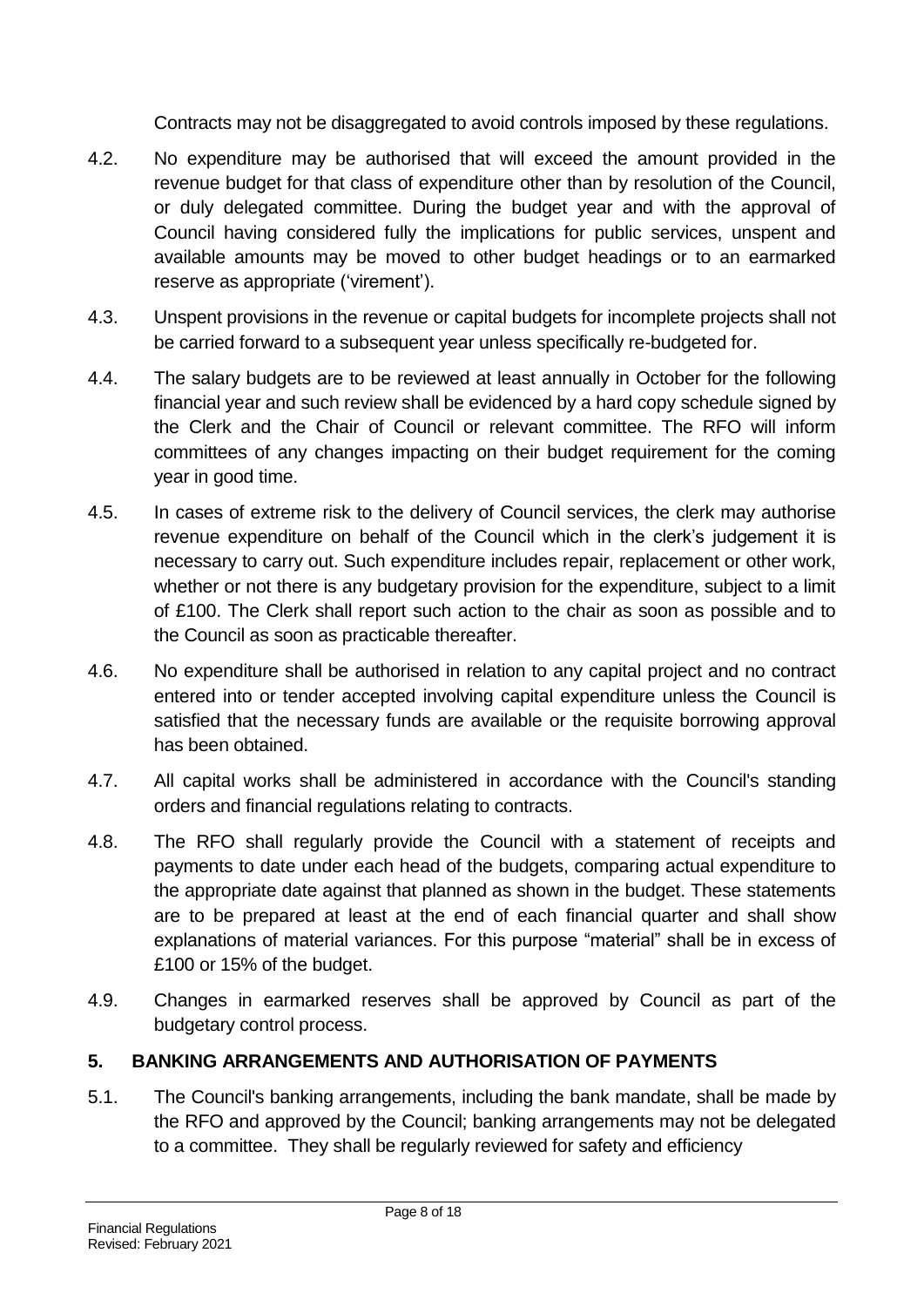- 5.2. The RFO shall prepare a schedule of payments requiring authorisation, forming part of the Agenda for the Meeting and, together with the relevant invoices, present the schedule to Council. The Council shall review the schedule for compliance and, having satisfied itself shall authorise payment by a resolution of the Council. The approved schedule shall be ruled off and initialled by the Chair of the Meeting. A detailed list of all payments shall be disclosed within or as an attachment to the minutes of the meeting at which payment was authorised. Personal payments (including salaries, wages, expenses and any payment made in relation to the termination of a contract of employment) may be summarised to remove public access to any personal information.
- 5.3. All invoices for payment shall be examined, verified and certified by the RFO to confirm that the work, goods or services to which each invoice relates has been received, carried out, examined and represents expenditure previously approved by the Council.
- 5.4. The RFO shall examine invoices for arithmetical accuracy and apportion them to the appropriate expenditure heading. The RFO shall take all steps to pay all invoices submitted, and which are in order, as soon as possible after the Meeting at which they are authorised. The Clerk/RFO shall have delegated authority to authorise the payment of items only in the following circumstances:
	- a) If a payment is necessary to avoid a charge to interest under the Late Payment of Commercial Debts (Interest) Act 1998, and the due date for payment is before the next scheduled Meeting of Council, where the Clerk and RFO certify that there is no dispute or other reason to delay payment, provided that a list of such payments shall be submitted to the next appropriate meeting of Council;
	- b) An expenditure item authorised under 5.6 below (continuing contracts and obligations) provided that a list of such payments shall be submitted to the next appropriate meeting of Council; or
	- c) fund transfers within the Councils banking arrangements up to the sum of £2,500, provided that a list of such payments shall be submitted to the next appropriate meeting of Council.
- 5.5. For each financial year the Clerk and RFO shall draw up a list of due payments which arise on a regular basis as the result of a continuing contract, statutory duty, or obligation (such as but not exclusively, Salaries, PAYE and NI, Superannuation Fund and regular maintenance contracts and the like for which Council may authorise payment for the year provided that the requirements of regulation 4.1 (Budgetary Controls) are adhered to, provided also that a list of such payments shall be submitted to the next appropriate meeting of Council.
- 5.6. A record of regular payments made under 5.6 above shall be drawn up and be signed by two members on each and every occasion when payment is authorised thus controlling the risk of duplicated payments being authorised and / or made.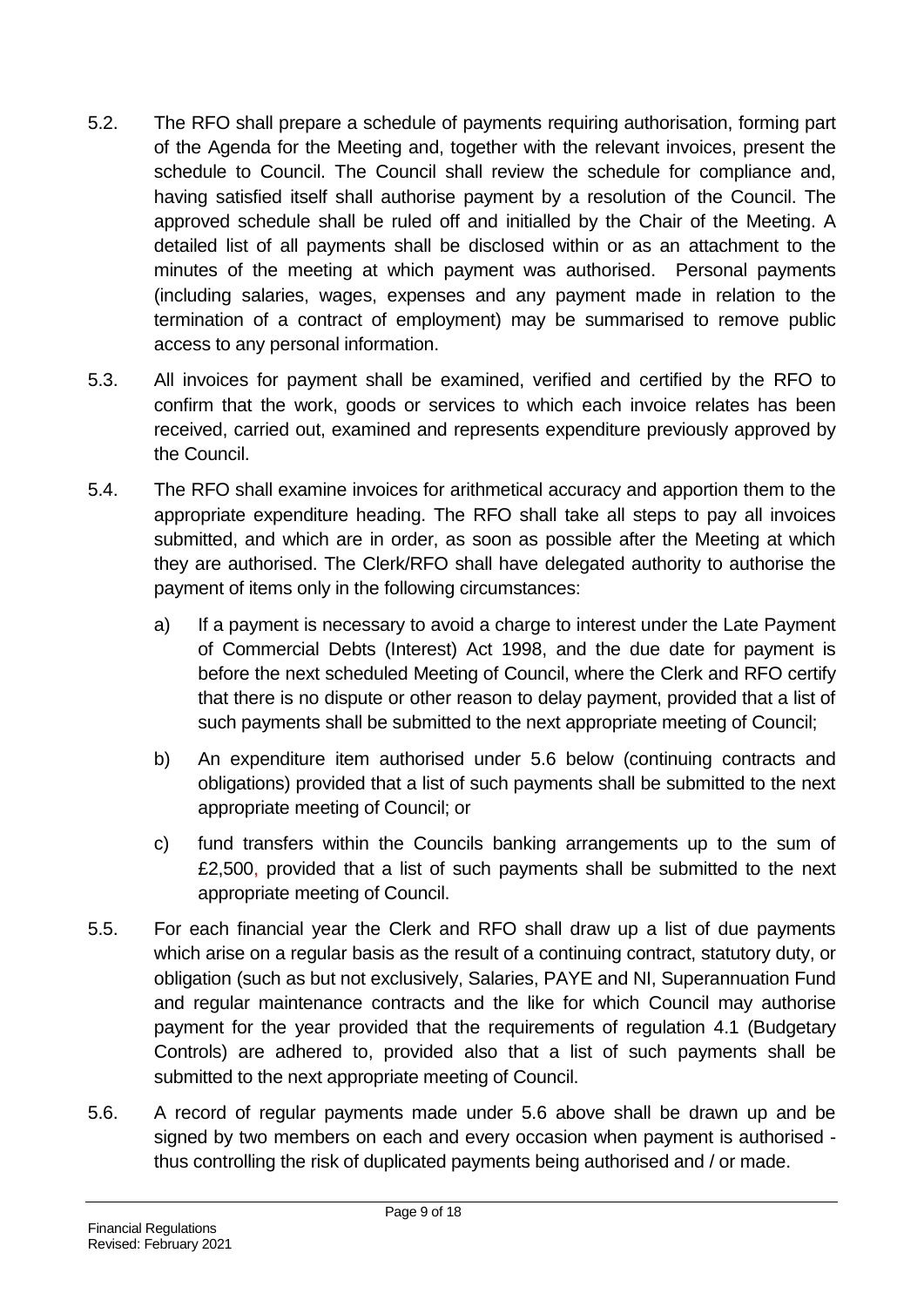- 5.7. In respect of grants, a duly authorised committee shall approve expenditure within any limits set by Council and in accordance with any Policy statement approved by Council. Any Revenue or Capital Grant shall before payment, be subject to ratification by resolution of the Council.
- 5.8. Members are subject to the Code of Conduct that has been adopted by the Council and shall comply with the Code and Standing Orders when a decision to authorise or instruct payment is made in respect of a matter in which they have a disclosable pecuniary or other interest, unless a dispensation has been granted.

## <span id="page-9-0"></span>**6. INSTRUCTIONS FOR THE MAKING OF PAYMENTS**

- 6.1. The Council will make safe and efficient arrangements for the making of its payments.
- 6.2. Following authorisation under Financial Regulation 5 above, the Council, a duly delegated committee or, if so delegated, the Clerk or RFO shall give instruction that a payment shall be made.
- 6.3. All payments shall be effected by cheque, electronic bank transfer or other instructions to the Council's bankers, or otherwise, in accordance with a resolution of Council.
- 6.4. Cheques or orders for payment drawn on the bank account in accordance with the schedule as presented to Council or committee shall be signed by three members of Council, or if three members are not available by two members and the Clerk, in accordance with a resolution instructing that payment. If a member who is also a bank signatory has declared a disclosable pecuniary interest, or has any other interest, in the matter in respect of which the payment is being made, that Councillor shall be required to consider Standing Orders, and thereby determine whether it is appropriate and / or permissible to be a signatory to the transaction in question.
- 6.5. To indicate agreement of the details shown on the cheque or order for payment with the counterfoil and the invoice or similar documentation, the signatories shall each also initial both the cheque counterfoil and the invoice. Cheques or orders for payment shall not normally be presented for signature other than at a Council meeting (including immediately before or after such a meeting). Any signatures obtained away from such meetings shall be reported to the Council at the next convenient meeting.
- 6.6. Electronic Bank transfer payments shall be set up with 'two to authorise'. The Electronic Banking authorisers shall be the RFO, the Chair, the Vice-Chair and the Councillor with special responsibility for Finance. All authorisers are to be given 'Create and Authorise' access.
- 6.7. Electronic Bank transfer payments shall *normally* be set up by the RFO with an effective date that is at least two days after the Council meeting at which they are to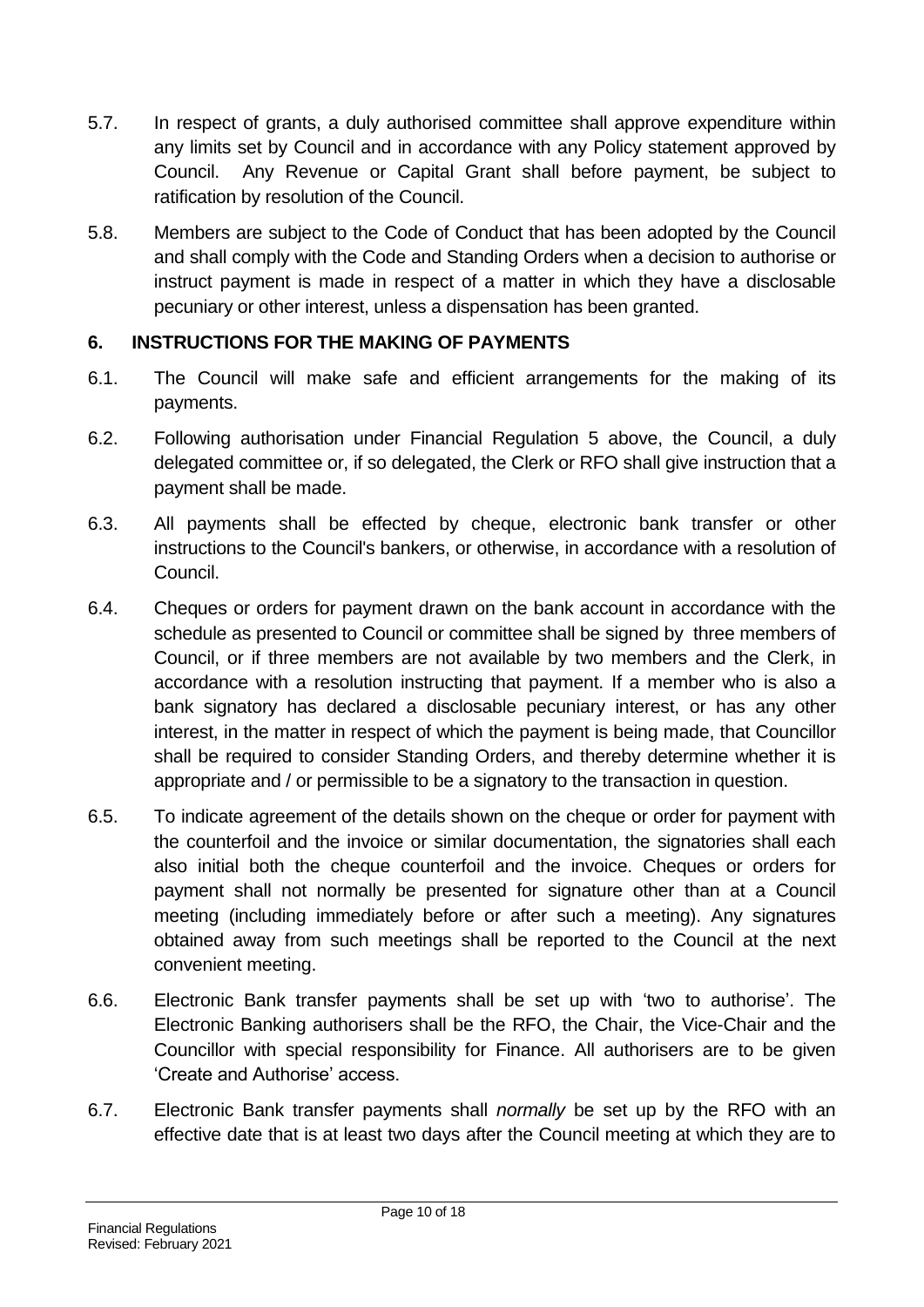be presented for approval, Note: The act of setting up the payment *automatically* includes the first authorisation.

- 6.8. In the event that the RFO is unavailable, one of the other authorisers shall set up the payments as in 6.8 above.
- 6.9. A list of all transfers so set up shall be presented to the Council for approval along with the appropriate invoices.
- 6.10. The second authoriser will normally be the Vice Chair. If the Vice-Chair is not available then the second authoriser will be the Councillor with special responsibility for Finance or the Chair.
- 6.11. If thought appropriate by the Council, payment for utility supplies (energy, telephone and water) and any National Non-Domestic Rates may be made by variable Direct Debit provided that the instructions are signed by two members and any payments are reported to Council as made. The approval of the use of a variable Direct Debit shall be renewed by resolution of the Council at least every two years.
- 6.12. If thought appropriate by the Council, payment for certain items (principally Salaries) may be made by Banker's Standing Order provided that the instructions are signed, or otherwise evidenced by two members are retained and any payments are reported to Council as made. The approval of the use of a Banker's Standing Order shall be renewed by resolution of the Council at least every two years.
- 6.13. No employee or Councillor shall disclose any PIN or password, relevant to the working of the Council or its bank accounts, to any person not authorised in writing by the Council or a duly delegated committee.
- 6.14. Access to any internet banking accounts will be directly to the access page (which may be saved under "favourites"), and not through a search engine or e-mail link. Remembered or saved passwords facilities must not be used on any computer used for Council banking work. Breach of this Regulation will be treated as a very serious matter under these regulations.
- 6.15. The Council will not maintain any form of cash float. All cash received must be banked intact. Any payments made in cash by the Clerk [or RFO] (for example for postage or minor stationery items) shall be refunded on a regular basis, at least quarterly.

#### <span id="page-10-0"></span>**7. PAYMENT OF SALARIES**

7.1. As an employer, the Council shall make arrangements to meet fully the statutory requirements placed on all employers by PAYE and National Insurance legislation. The payment of all salaries shall be made in accordance with payroll records and the rules of PAYE and National Insurance currently operating, and salary rates shall be as agreed by Council, or duly delegated committee.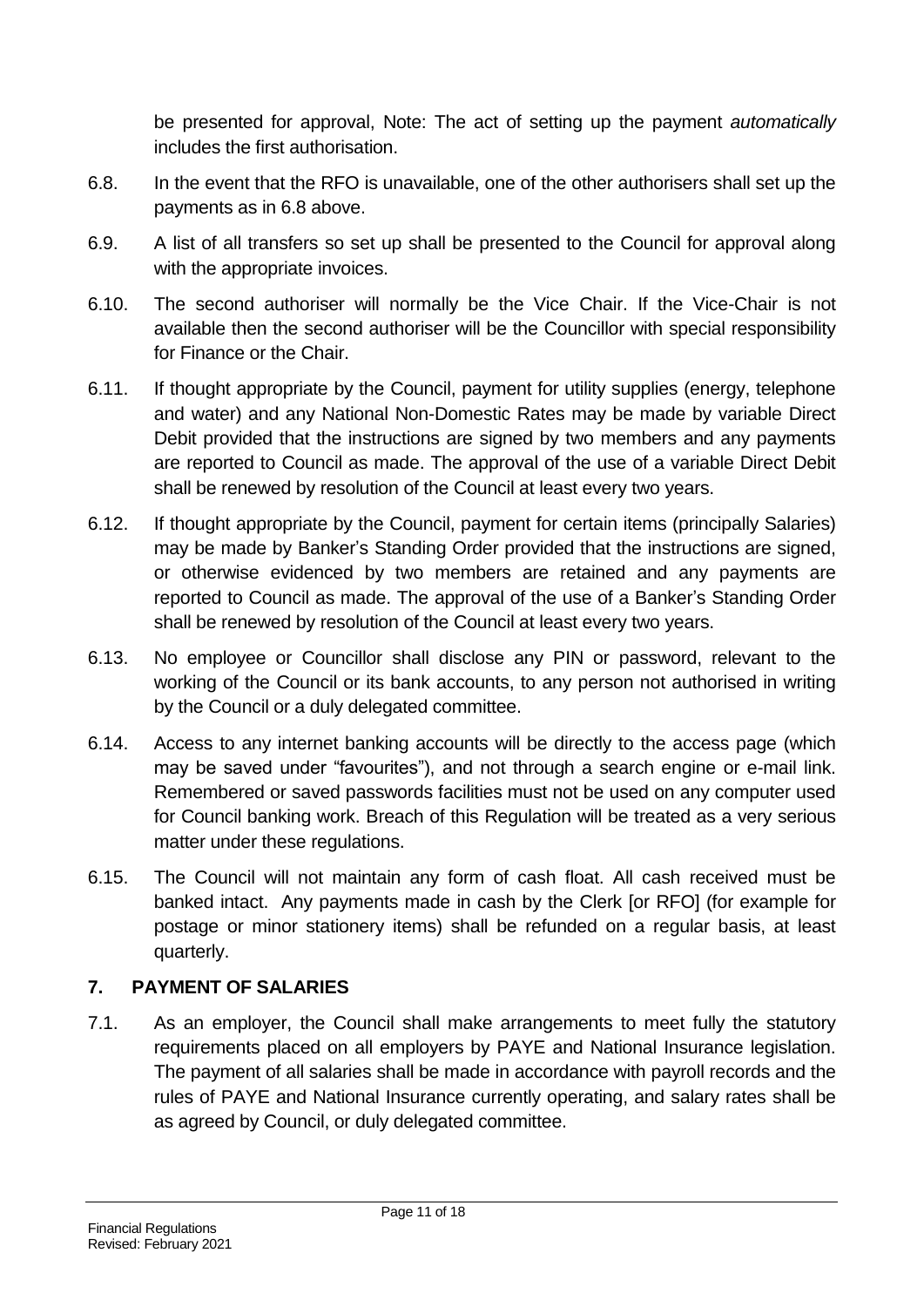- 7.2. Payment of salaries and payment of deductions from salary such as may be required to be made for tax, national insurance and pension contributions, or similar statutory or discretionary deductions must be made in accordance with the payroll records and on the appropriate dates stipulated in employment contracts, provided that each payment is reported to the next available Council meeting, as set out in these regulations above.
- 7.3. No changes shall be made to any employee's pay, emoluments, or terms and conditions of employment without the prior consent of the Council.
- 7.4. Each and every payment to employees of net salary and to the appropriate creditor of the statutory and discretionary deductions shall be recorded in a separate confidential record (confidential cash book). This confidential record is not open to inspection or review (under the Freedom of Information Act 2000 or otherwise) other than:
	- a) by any Councillor who can demonstrate a need to know;
	- b) by the internal auditor;
	- c) by the external auditor; or
	- d) by any person authorised under Audit Commission Act 1998, or any superseding legislation.
- 7.5. The total of such payments in each calendar month shall be reported with all other payments as made as may be required under these Financial Regulations, to ensure that only payments due for the period have actually been paid.
- 7.6. An effective system of personal performance management should be maintained for the senior officers.
- 7.7. Any termination payments shall be supported by a clear business case and reported to the Council. Termination payments shall only be authorised by Council.
- 7.8. Before employing interim staff the Council must consider a full business case.

#### <span id="page-11-0"></span>**8. LOANS AND INVESTMENTS**

- 8.1. All borrowings shall be effected in the name of the Council, after obtaining any necessary borrowing approval. Any application for borrowing approval shall be approved by Council as to terms and purpose. The application for Borrowing Approval, and subsequent arrangements for the Loan shall only be approved by full Council.
- 8.2. Any financial arrangement which does not require formal Borrowing Approval from the Secretary of State/Welsh Assembly Government (such as Hire Purchase or Leasing of tangible assets) shall be subject to approval by the full Council. In each case a report in writing shall be provided to Council in respect of value for money for the proposed transaction.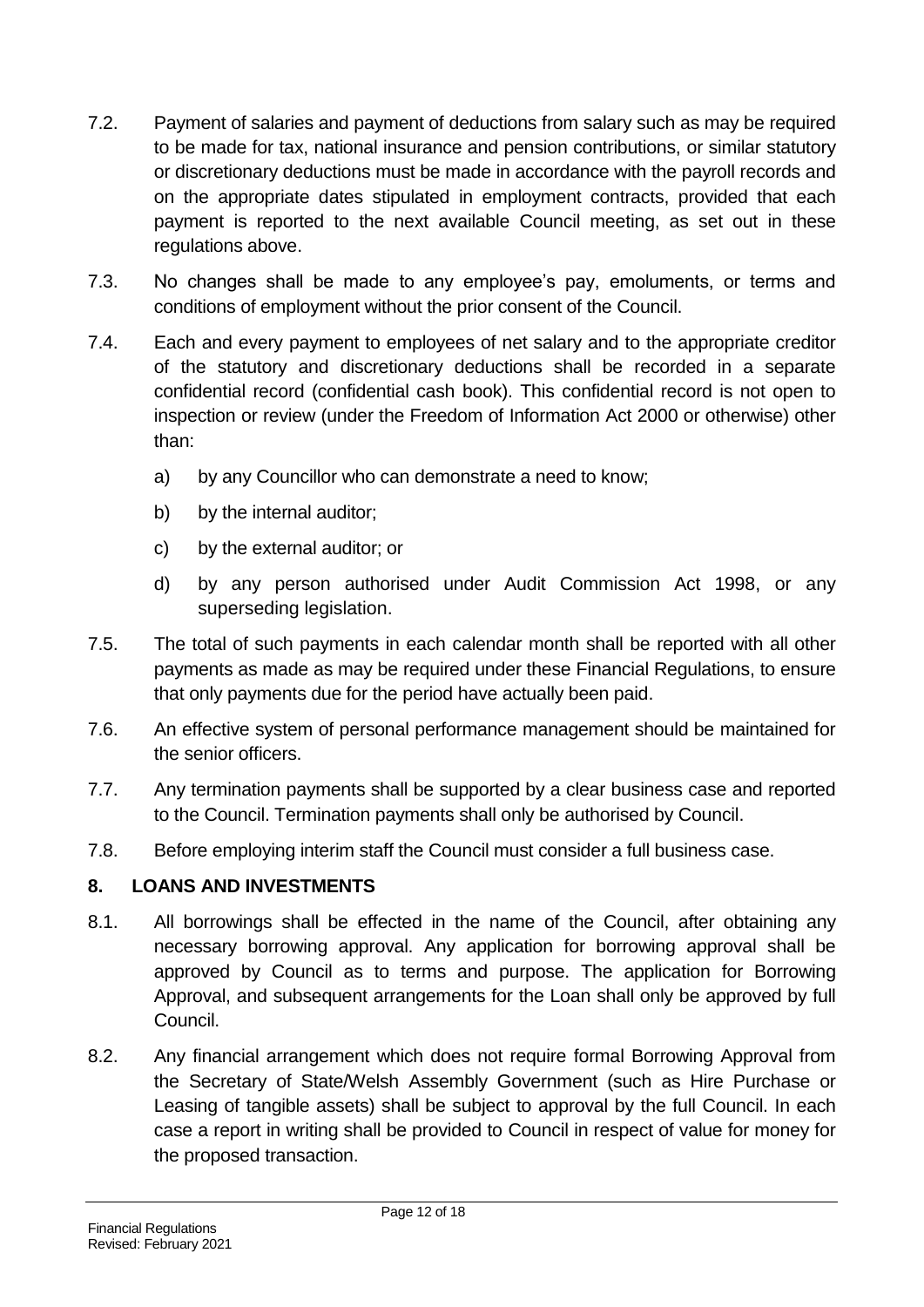- 8.3. The Council will arrange with the Council's Banks and Investment providers for the sending of a copy of each statement of account to the Chair of the Council at the same time as one is issued to the Clerk or RFO.
- 8.4. All loans and investments shall be negotiated in the name of the Council and shall be for a set period in accordance with Council policy.
- 8.5. The Council shall consider the need for an Investment Strategy and Policy which, if drawn up, shall be in accordance with relevant regulations, proper practices and guidance. Any Strategy and Policy shall be reviewed by the Council at least annually.
- 8.6. All investments of money under the control of the Council shall be in the name of the Council.
- 8.7. All investment certificates and other documents relating thereto shall be retained in the custody of the RFO.
- 8.8. Payments in respect of short term or long term investments, including transfers between bank accounts held in the same bank, or branch, shall be made in accordance with Regulation 5 (Authorisation of payments) and Regulation 6 (Instructions for payments).

#### <span id="page-12-0"></span>**9. INCOME**

- 9.1. The collection of all sums due to the Council shall be the responsibility of and under the supervision of the RFO.
- 9.2. Particulars of all charges to be made for work done, services rendered or goods supplied shall be agreed annually by the Council, notified to the RFO and the RFO shall be responsible for the collection of all accounts due to the Council.
- 9.3. The Council will review all fees and charges at least annually, following a report of the Clerk.
- 9.4. Any sums found to be irrecoverable and any bad debts shall be reported to the Council and shall be written off in the year.
- 9.5. All sums received on behalf of the Council shall be banked intact as directed by the RFO. In all cases, all receipts shall be deposited with the Council's bankers with such frequency as the RFO considers necessary.
- 9.6. The origin of each receipt shall be entered on the paying-in slip.
- 9.7. Personal cheques shall not be cashed out of money held on behalf of the Council.
- 9.8. The RFO shall promptly complete any VAT Return that is required. Any repayment claim due in accordance with VAT Act 1994 Section 33 shall be made at least annually coinciding with the financial year end.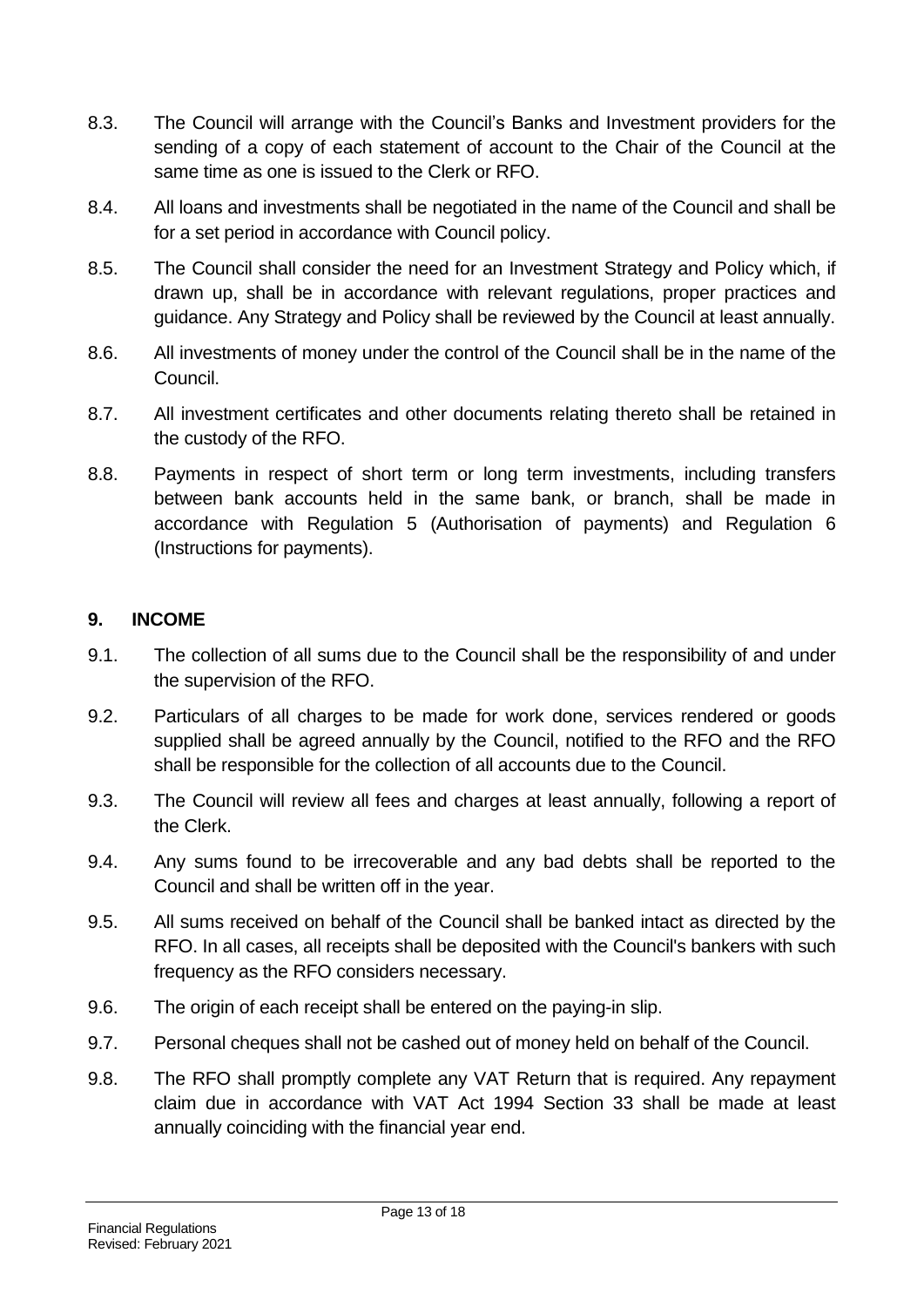- 9.9. Where any significant sums of cash are regularly received by the Council, the RFO shall take such steps as are agreed by the Council to ensure that more than one person is present when the cash is counted in the first instance, that there is a reconciliation to some form of control such as ticket issues, and that appropriate care is taken in the security and safety of individuals banking such cash.
- 9.10. Any income arising which is the property of a charitable trust shall be paid into a charitable bank account. Instructions for the payment of funds due from the charitable trust to the Council (to meet expenditure already incurred by the authority) will be given by the Managing Trustees of the charity meeting separately from any Council meeting (see also Regulation 16 below).

## <span id="page-13-0"></span>**10. ORDERS FOR WORK, GOODS AND SERVICES**

- 10.1. An official order or letter shall be issued for all work, goods and services unless a formal contract is to be prepared or an official order would be inappropriate. Copies of orders shall be retained.
- 10.2. Order books shall be controlled by the RFO.
- 10.3. All members and Officers are responsible for obtaining value for money at all times. An officer issuing an official order shall ensure as far as reasonable and practicable that the best available terms are obtained in respect of each transaction, usually by obtaining three or more quotations or estimates from appropriate suppliers, subject to any *de minimis* provisions in Regulation 11 (I) below.
- 10.4. A member may not issue an official order or make any contract on behalf of the Council.
- 10.5. Members may make small purchases, having satisfied themselves that the purchase represents acceptable value for money, of up to £50, in order to carry out preassigned tasks. These costs are to be reclaimed as expenses and are to be supported by a receipt. Approval to make the purchase should be sought from the Clerk, the Chair or the Vice-Chair if not approved at a Council meeting.
- 10.6. The RFO shall verify the lawful nature of any proposed purchase before the issue of any order, and in the case of new or infrequent purchases or payments, the RFO shall ensure that the statutory authority shall be reported to the meeting at which the order is approved so that the Minutes can record the power being used.

#### <span id="page-13-1"></span>**11. CONTRACTS**

- 11.1. Procedures as to contracts are laid down as follows:
	- a. Every contract shall comply with these financial regulations, and no exceptions shall be made otherwise than in an emergency provided that this regulation need not apply to contracts which relate to items (i) to (vi) below:
		- i. for the supply of gas, electricity, water, sewerage and telephone services;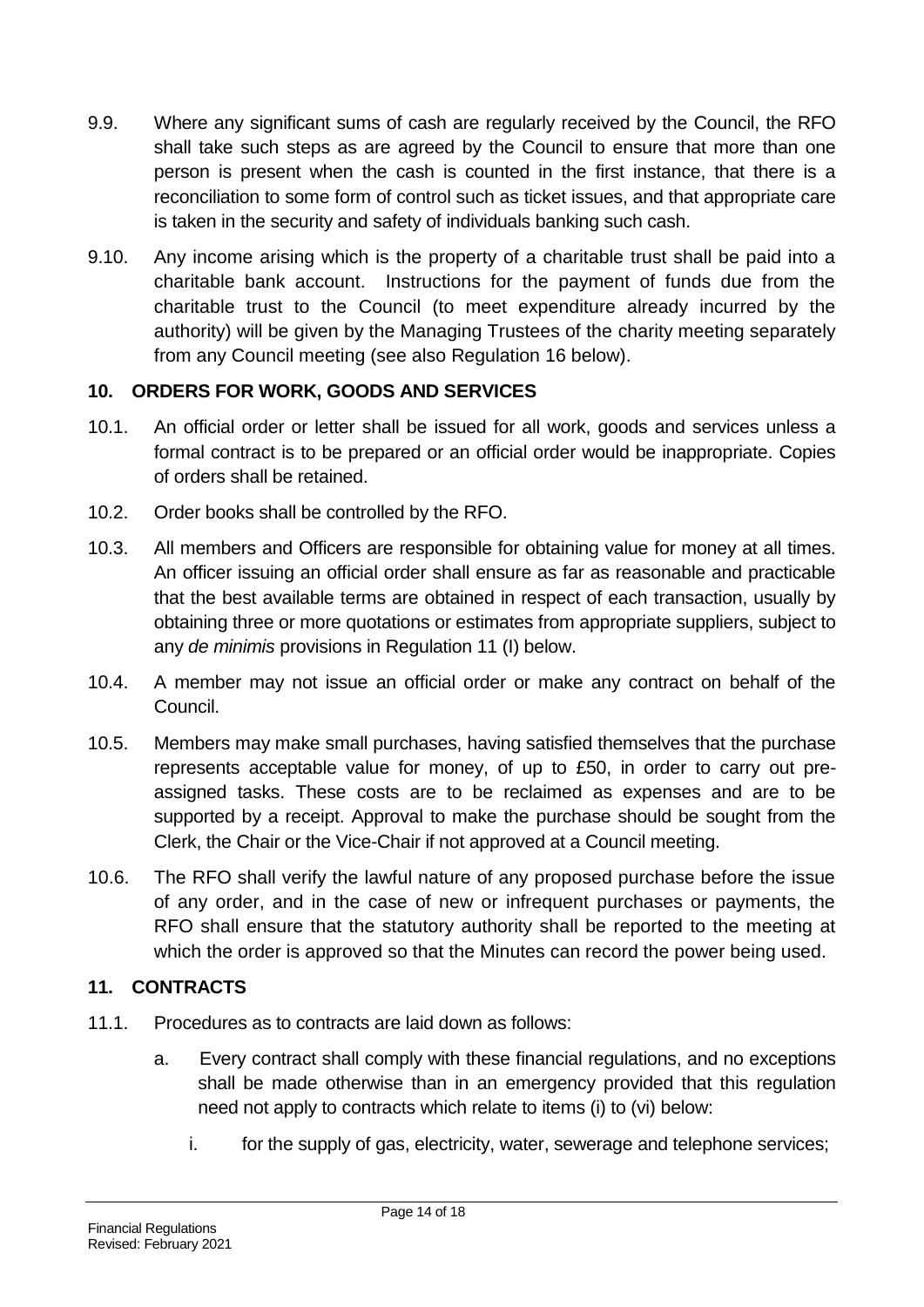- ii. for specialist services such as are provided by solicitors, accountants, surveyors and planning consultants;
- iii. for work to be executed or goods or materials to be supplied which consist of repairs to or parts for existing machinery or equipment or plant;
- iv. for work to be executed or goods or materials to be supplied which constitute an extension of an existing contract by the Council;
- v. for additional audit work of the external Auditor up to an estimated value of £500 (in excess of this sum the Clerk and RFO shall act after consultation with the Chair and Vice Chair of Council); and
- vi. for goods or materials proposed to be purchased which are proprietary articles and / or are only sold at a fixed price.
- b. Where it is intended to enter into a contract exceeding £60,000 in value for the supply of goods or materials or for the execution of works or specialist services other than such goods, materials, works or specialist services as are excepted as set out in paragraph (a) the Clerk shall invite tenders from at least three firms to be taken from the appropriate approved list.
- c. When applications are made to waive financial regulations relating to contracts to enable a price to be negotiated without competition the reason shall be embodied in a recommendation to the Council.
- d. Such invitation to tender shall state the general nature of the intended contract and the Clerk shall obtain the necessary technical assistance to prepare a specification in appropriate cases. The invitation shall in addition state that tenders must be addressed to the Clerk in the ordinary course of post. Each tendering firm shall be supplied with a specifically marked envelope in which the tender is to be sealed and remain sealed until the prescribed date for opening tenders for that contract.
- e. All sealed tenders shall be opened at the same time on the prescribed date by the Clerk in the presence of at least one member of Council.
- f. If fewer than three tenders are received for contracts above £60,000 or if all the tenders are identical the Council may make such arrangements as it thinks fit for procuring the goods or materials or executing the works.
- g. Any invitation to tender issued under this regulation shall be subject to Standing Order 18 and shall refer to the terms of the Bribery Act 2010.
- h. When it is to enter into a contract of less than £60,000 in value for the supply of goods or materials or for the execution of works or specialist services other than such goods, materials, works or specialist services as are excepted as set out in paragraph (a) the Clerk or RFO shall obtain 3 quotations (priced descriptions of the proposed supply); where the value is below £3,000 and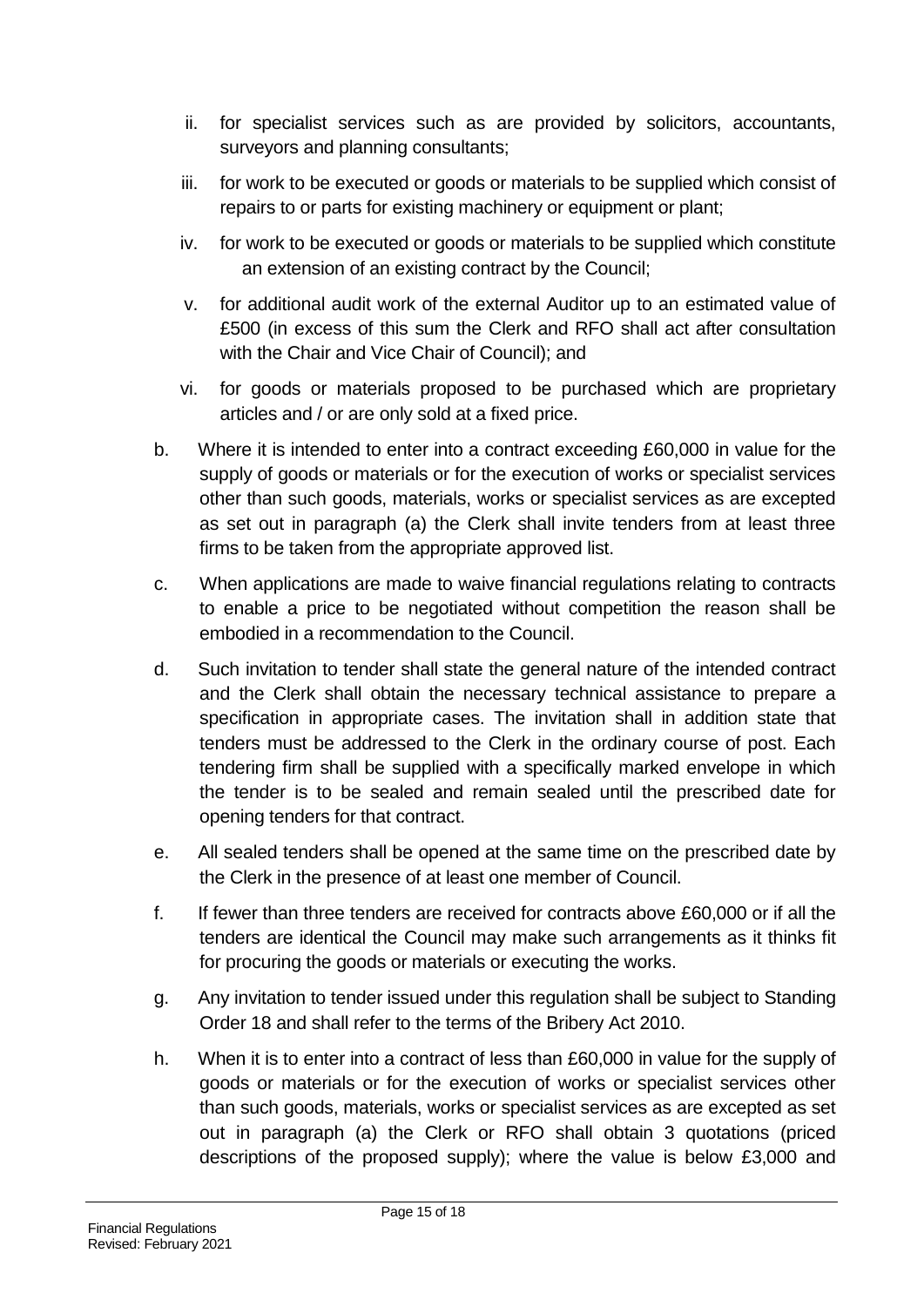above £100 the Clerk or RFO shall strive to obtain 3 estimates. Otherwise, Regulation 10 (3) above shall apply.

- i. The Council shall not be obliged to accept the lowest or any tender, quote or estimate.
- j. Should it occur that the Council, or duly delegated committee, does not accept any tender, quote or estimate, the work is not allocated and the Council requires further pricing, provided that the specification does not change, no person shall be permitted to submit a later tender, estimate or quote who was present when the original decision making process was being undertaken.
- k. The European Union Procurement Directive shall apply and the terms of the Public Contracts Regulations 2006 and the Utilities Contracts Regulations 2006 including thresholds shall be followed.

# <span id="page-15-0"></span>**12. PAYMENTS UNDER CONTRACTS FOR BUILDING OR OTHER CONSTRUCTION WORKS**

- 12.1. Payments on account of the contract sum shall be made within the time specified in the contract by the RFO upon authorised certificates of the architect or other consultants engaged to supervise the contract (subject to any percentage withholding as may be agreed in the particular contract).
- 12.2. Where contracts provide for payment by instalments the RFO shall maintain a record of all such payments. In any case where it is estimated that the total cost of work carried out under a contract, excluding agreed variations, will exceed the contract sum of 5% or more a report shall be submitted to the Council.
- 12.3. Any variation to a contract or addition to or omission from a contract must be approved by the Council and Clerk to the contractor in writing, the Council being informed where the final cost is likely to exceed the financial provision.

#### <span id="page-15-1"></span>**13. ASSETS, PROPERTIES AND ESTATES**

- 13.1. The Clerk shall make appropriate arrangements for the custody of all title deeds and Land Registry Certificates of properties held by the Council. The RFO shall ensure a record is maintained of all properties held by the Council, recording the location, extent, plan, reference, purchase details, nature of the interest, tenancies granted, rents payable and purpose for which held in accordance with Accounts and Audit Regulations.
- 13.2. No tangible moveable property shall be purchased or otherwise acquired, sold, leased or otherwise disposed of, without the authority of the Council, together with any other consents required by law, save where the estimated value of any one item of tangible movable property does not exceed £250.
- 13.3. No real property (interests in land) shall be sold, leased or otherwise disposed of without the authority of the Council, together with any other consents required by law,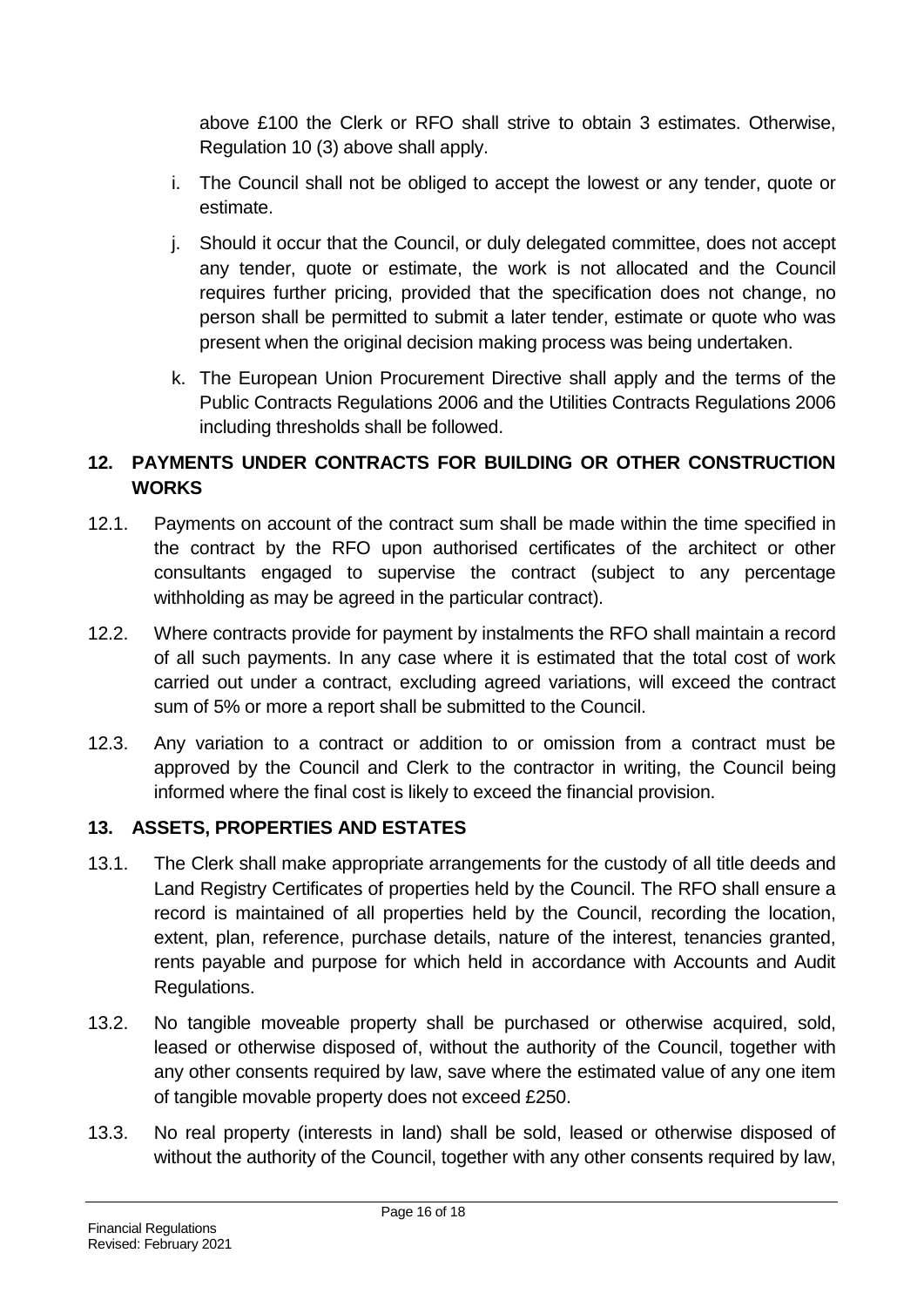In each case a Report in writing shall be provided to Council in respect of valuation and surveyed condition of the property (including matters such as planning permissions and covenants) together with a proper business case (including an adequate level of consultation with the electorate).

- 13.4. No real property (interests in land) shall be purchased or acquired without the authority of the full Council. In each case a Report in writing shall be provided to Council in respect of valuation and surveyed condition of the property (including matters such as planning permissions and covenants) together with a proper business case (including an adequate level of consultation with the electorate).
- 13.5. Subject only to the limit set in Reg. 14.2 above, no tangible moveable property shall be purchased or acquired without the authority of the full Council. In each case a Report in writing shall be provided to Council with a full business case.
- 13.6. The RFO shall ensure that an appropriate and accurate Register of Assets and Investments is kept up to date. The continued existence of tangible assets shown in the Register shall be verified at least annually, possibly in conjunction with a health and safety inspection of assets.

#### <span id="page-16-0"></span>**14. INSURANCE**

- 14.1. Following the annual risk assessment (per Financial Regulation 17), the RFO shall effect all insurances and negotiate all claims on the Council's insurers.
- 14.2. The Clerk shall give prompt notification to the RFO of all new risks, properties or vehicles which require to be insured and of any alterations affecting existing insurances.
- 14.3. The RFO shall keep a record of all insurances effected by the Council and the property and risks covered thereby and annually review it.
- 14.4. The RFO shall be notified of any loss liability or damage or of any event likely to lead to a claim, and shall report these to Council at the next available meeting.
- 14.5. All appropriate members and employees of the Council shall be included in a suitable form of security or fidelity guarantee insurance which shall cover the maximum risk exposure as determined [annually] by the Council, or duly delegated committee.

# <span id="page-16-1"></span>**15. CHARITIES**

15.1. Where the Council is sole managing trustee of a charitable body the Clerk and RFO shall ensure that separate accounts are kept of the funds held on charitable trusts and separate financial reports made in such form as shall be appropriate, in accordance with Charity Law and legislation, or as determined by the Charity Commission. The Clerk and RFO shall arrange for any Audit or Independent Examination as may be required by Charity Law or any Governing Document.

# <span id="page-16-2"></span>**16. RISK MANAGEMENT**